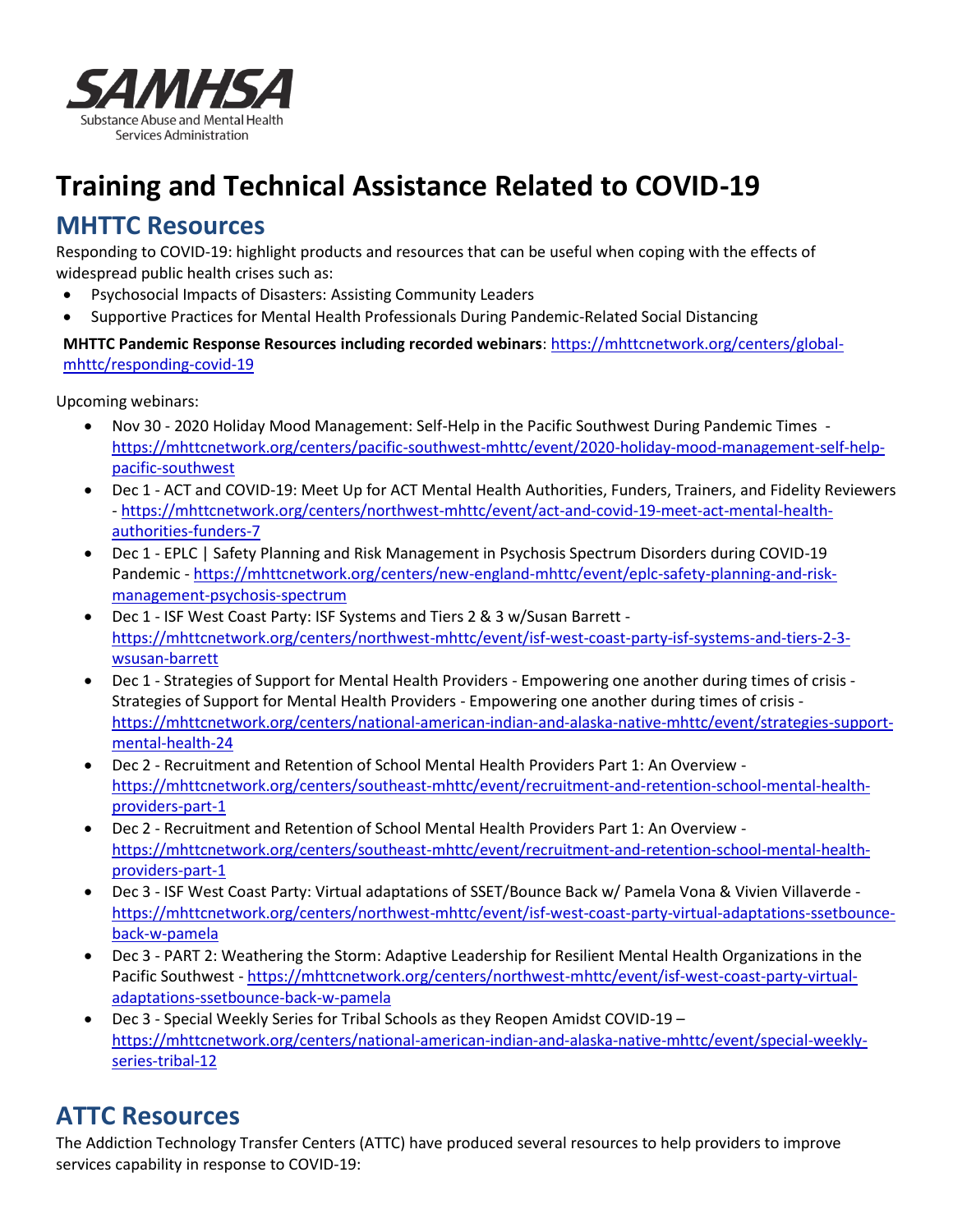#### **ATTC Pandemic Response Resources - <https://attcnetwork.org/centers/global-attc/pandemic-response-resources>**

Upcoming webinars:

 Nov 23 - Virtual Native Talking Circle: Staying Connected in Challenging Times 11/23 [https://attcnetwork.org/centers/national-american-indian-and-alaska-native-attc/event/virtual-native-talking](https://attcnetwork.org/centers/national-american-indian-and-alaska-native-attc/event/virtual-native-talking-circle-15)[circle-15](https://attcnetwork.org/centers/national-american-indian-and-alaska-native-attc/event/virtual-native-talking-circle-15)

### **PTTC Resources**

The Prevention Technology Transfer Centers (PTTC) have produced several resources to help providers to improve services capability in response to COVID-19:

**PTTC Pandemic Response Resources** - <https://pttcnetwork.org/centers/global-pttc/pandemic-response-resources>

Upcoming webinars:

- Dec 2 Webinar: Strategies for Advancing Equity [https://pttcnetwork.org/centers/southeast](https://pttcnetwork.org/centers/southeast-pttc/event/webinar-strategies-advancing-equity)[pttc/event/webinar-strategies-advancing-equity](https://pttcnetwork.org/centers/southeast-pttc/event/webinar-strategies-advancing-equity)
- Dec 3 Hispanic Stress and Resilience During the Holidays [https://pttcnetwork.org/centers/national-hispanic](https://pttcnetwork.org/centers/national-hispanic-latino-pttc/event/hispanic-stress-and-resilience-during-holidays)[latino-pttc/event/hispanic-stress-and-resilience-during-holidays](https://pttcnetwork.org/centers/national-hispanic-latino-pttc/event/hispanic-stress-and-resilience-during-holidays)

| <b>TTC</b>                                                    | <b>Resource Type</b>                                       | <b>Title</b>                                                                                                                                   | Link                                                                                                                                                      |
|---------------------------------------------------------------|------------------------------------------------------------|------------------------------------------------------------------------------------------------------------------------------------------------|-----------------------------------------------------------------------------------------------------------------------------------------------------------|
| New England<br><b>MHTTC</b>                                   | Multimedia (Video,<br>Webinar Recording,<br>Podcast)       | Health Disparities in Remote<br>Neuropsychology for<br><b>Treatment of Serious Mental</b><br>Illness during the Time of<br>COVID-19 and Beyond | https://mhttcnetwork.org/centers/new-<br>england-mhttc/product/health-disparities-<br>remote-neuropsychology-treatment-serious                            |
| Mid-America MHTTC                                             | Multimedia (Video,<br>Webinar Recording,<br>Podcast)       | Well-Being Wednesdays:<br>Clarifying, Aligning with,<br>and Committing to One's<br>Values                                                      | https://mhttcnetwork.org/centers/mid-<br>america-mhttc/product/well-being-<br>wednesdays-clarifying-aligning-and-<br>committing-ones                      |
| Southeast PTTC                                                | Multimedia (Video,<br>Webinar Recording,<br>Podcast)       | Webinar: Shaping the<br>Alcohol Policy Environment:<br>Past, Present and Future -<br>Part 1                                                    | https://pttcnetwork.org/centers/southeast-<br>pttc/product/webinar-shaping-alcohol-policy-<br>environment-past-present-and-future                         |
| <b>National American</b><br>Indian and Alaska<br>Native MHTTC | Multimedia (Video,<br>Webinar Recording,<br>Podcast)       | Safe at Home: Domestic<br>Violence Awareness Part 2<br>Handouts                                                                                | https://mhttcnetwork.org/centers/national-<br>american-indian-and-alaska-native-<br>mhttc/product/safe-home-domestic-violence-<br>$\overline{2}$          |
| National American<br>Indian and Alaska<br>Native MHTTC        | Multimedia (Video,<br>Webinar Recording,<br>Podcast)       | Safe at Home: Domestic<br><b>Violence Awareness Series:</b><br>Part 2                                                                          | https://mhttcnetwork.org/centers/national-<br>american-indian-and-alaska-native-<br>mhttc/product/safe-home-domestic-violence-<br>$\overline{\mathbf{1}}$ |
| National American<br>Indian and Alaska<br>Native MHTTC        | Print Media<br>(Brochure,<br>Monograph, Report,<br>Poster) | <b>APPLE for Coronanxiety</b>                                                                                                                  | https://mhttcnetwork.org/centers/national-<br>american-indian-and-alaska-native-<br>mhttc/product/apple-coronanxiety                                      |

#### **New TTC Program Products**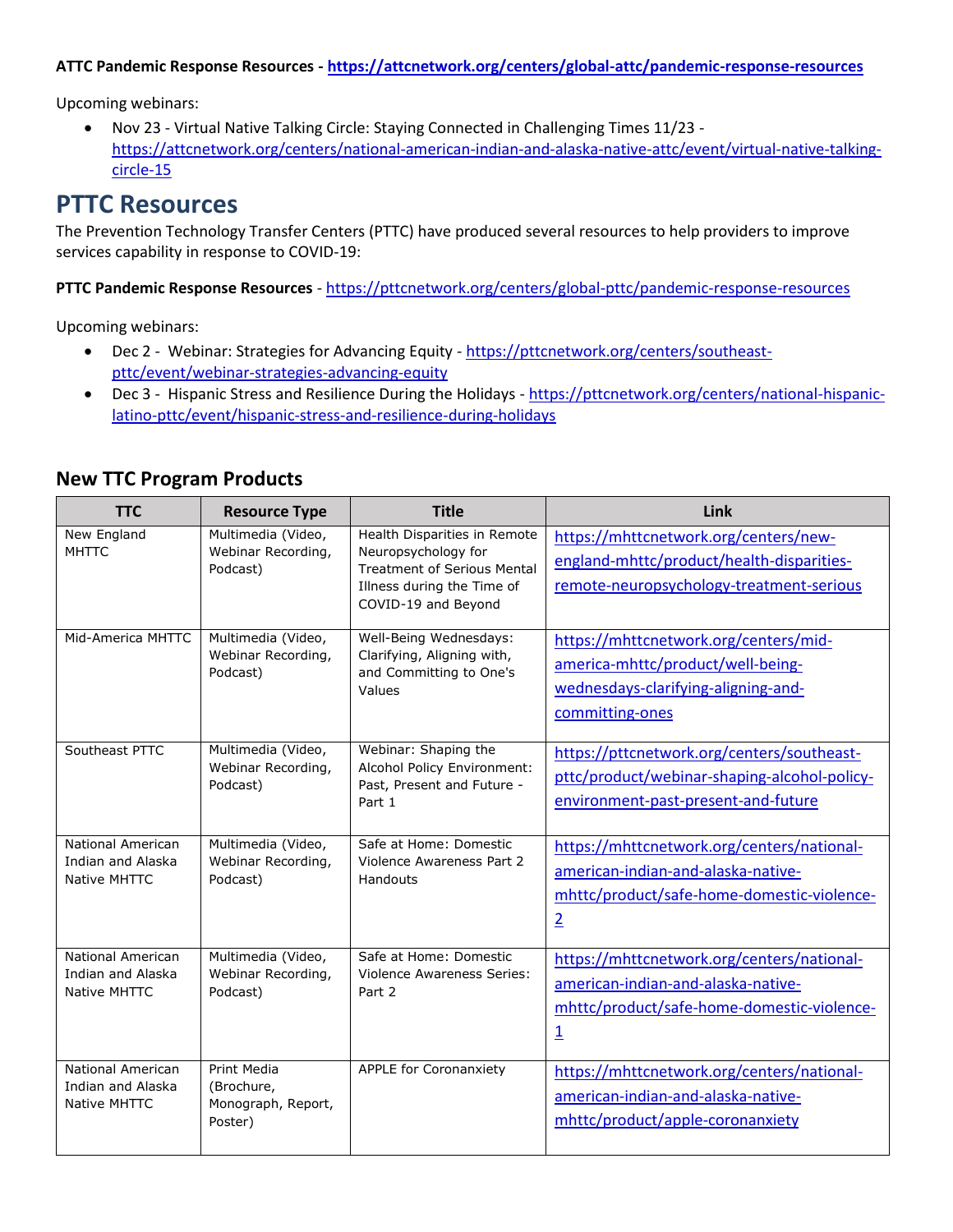# **SMI Adviser Resources**

### **Resources on COVID-19 and Serious Mental Illness**

SMI Adviser compiled a list of resources for clinicians who serve individuals with serious mental illness (SMI). During this crisis, refer to the evidence-based resources below for specific guidance around COVID-19. If you have specific questions on recent changes in telepsychiatry, prescribing clozapine, or any other topic, you may request a consultation from one of our national experts.

SMI Adviser Coronavirus Resources[: https://smiadviser.org/covid](https://smiadviser.org/covid)

- Resources on COVID-19 and Serious Mental Illness
- Education Activities about COVID-19
- COVID-19 Resources

Download the new infographic on **How to prepare for a Video Appointment** - [https://smiadviser.org/wp](https://smiadviser.org/wp-content/uploads/2020/04/How-to-Prepare-for-a-Video-Appointment.pdf?utm_source=Mailchimp&utm_medium=Email)[content/uploads/2020/04/How-to-Prepare-for-a-Video-Appointment.pdf?utm\\_source=Mailchimp&utm\\_medium=Email](https://smiadviser.org/wp-content/uploads/2020/04/How-to-Prepare-for-a-Video-Appointment.pdf?utm_source=Mailchimp&utm_medium=Email)

#### **Recorded Webinars:**

- Managing the Mental Health Effects of COVID-19 <https://education.smiadviser.org/diweb/catalog/item?id=5913433>
- Telepsychiatry in the Era of COVID-19 <https://education.smiadviser.org/diweb/catalog/item?id=5915061>
- Serious Mental Illness and COVID-19: Tailoring ACT Teams, Group Homes, and Supportive Housing <https://education.smiadviser.org/diweb/catalog/item?id=5915139>

# **National Center of Excellence for Eating Disorders (NCEED)**

NCEED has gathered information to help support the community as the COVID-19 crises evolve. Resources were created to provide guidance on how to support yourself, your loved ones and your patients: <https://www.nceedus.org/covid/>

- **Eating Disorders and COVID-19: What Healthcare Providers Need to Know** [https://www.nceedus.org/wp](https://www.nceedus.org/wp-content/uploads/2020/06/COVID-ED-for-Healthcare-Providers.pdf)[content/uploads/2020/06/COVID-ED-for-Healthcare-Providers.pdf](https://www.nceedus.org/wp-content/uploads/2020/06/COVID-ED-for-Healthcare-Providers.pdf)
- **Eating Disorders and COVID-19: What Individuals and Families/Caregivers Need to Know** <https://www.nceedus.org/wp-content/uploads/2020/06/COVID-ED-for-Individuals-and-Families.pdf>

# **Center of Excellence for Protected Health Information – Focus-PHI**

While the CoE-PHI develops tools and resources to increase healthcare organization and provider awareness about OCR and SAMHSA COVID-19 Guidance and Resources (and what they can do to protect patient privacy while providing SUD and MH telehealth services), we suggest reviewing SAMHSA's COVID[-19 Guidance and Resources](https://www.samhsa.gov/coronavirus) as well as the [HHS](https://www.hhs.gov/about/news/2020/03/17/ocr-announces-notification-of-enforcement-discretion-for-telehealth-remote-communications-during-the-covid-19.html)  Office of Civil Rights' [Notification of Enforcement Discretion for Telehealth Remote Communications During the COVID-](https://www.hhs.gov/about/news/2020/03/17/ocr-announces-notification-of-enforcement-discretion-for-telehealth-remote-communications-during-the-covid-19.html)[19 Nationwide Public Health Emergency.](https://www.hhs.gov/about/news/2020/03/17/ocr-announces-notification-of-enforcement-discretion-for-telehealth-remote-communications-during-the-covid-19.html)

**Tips to keep your telehealth visit private** - <https://coephi.org/sites/default/files/tips-individuals.pdf> **Federal Guidance for SUD and Mental Health Treatment Providers**  [http://coephi.org/sites/default/files/provider\\_telehealth\\_and\\_privacy.pdf](http://coephi.org/sites/default/files/provider_telehealth_and_privacy.pdf)

**SAMHSA 42 CFR Part 2 Revised Rule -** On July 15, 2020, SAMHSA finalized changes to the Confidentiality of Substance Use Disorder Patient Records regulations, 42 CFR Part 2 ("Part 2"). Part 2 protects the confidentiality of individuals in substance use disorder treatment, and establishes privacy and security requirements for written, electronic, and verbal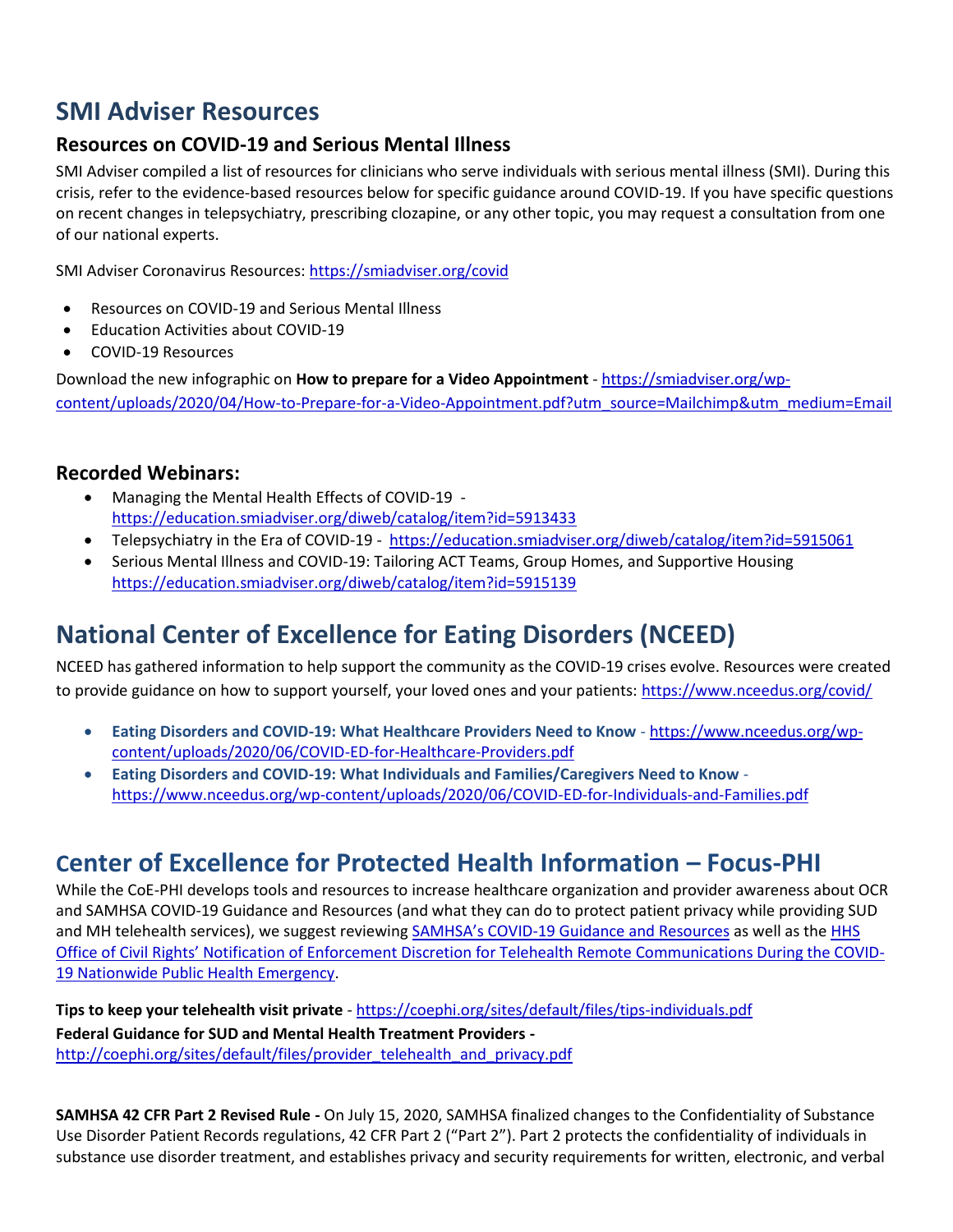information. **The effective date of the changes to Part 2 will be August 14, 2020.** [Read the SAMHSA 42 CFR Part 2 Fact](https://coephi.org/sites/default/files/SAMHSA%2042%20CRF%20Part%202%20Revised%20Rule.pdf)  [Sheet](https://coephi.org/sites/default/files/SAMHSA%2042%20CRF%20Part%202%20Revised%20Rule.pdf) for further details regarding the changes.

### **Recorded Webinars at<http://coephi.org/>**

- Understanding the new changes on 42 CFR Part 2
- Understanding New SAMHSA/OCR Guidance for Telehealth SUD and MH Services;
- Maintaining Patients Confidentiality When Providing Medication for Opioid Use Disorder in Community Health Centers.

# **PCSS Resources**

Resources and presentations can be found at <https://pcssnow.org/?s=COVID>

### **Tip Sheet**

 Telehealth Tip Sheet [https://custom.cvent.com/10D3BAE39269457884C1D96DE1DF8D8D/files/c0f35116b188481b80df828b226e90c](https://custom.cvent.com/10D3BAE39269457884C1D96DE1DF8D8D/files/c0f35116b188481b80df828b226e90c1.docx) [1.docx](https://custom.cvent.com/10D3BAE39269457884C1D96DE1DF8D8D/files/c0f35116b188481b80df828b226e90c1.docx)

### **Recorded Webinars**

- Taking Care of the Compassionate Care Team: Conversations about Moral Distress and Moral Injury [https://pcssnow.org/calendar-of-events/list/?tribe\\_paged=1&tribe\\_event\\_display=past&tribe\\_eventcategory=6](https://pcssnow.org/calendar-of-events/list/?tribe_paged=1&tribe_event_display=past&tribe_eventcategory=6)
- Telepsychiatry's Role in Medication Assisted Treatment: [https://pcssnow.org/event/telepsychiatrys-role-in](https://pcssnow.org/event/telepsychiatrys-role-in-medication-assisted-treatment/)[medication-assisted-treatment/](https://pcssnow.org/event/telepsychiatrys-role-in-medication-assisted-treatment/)
- Use of Buprenorphine in the Management of Opioid Dependence in Underserved Communities[:](https://pcssnow.org/event/use-of-buprenorphine-in-the-management-of-opioid-dependence-in-underserved-communities/) [https://pcssnow.org/event/use-of-buprenorphine-in-the-management-of-opioid-dependence-in-underserved](https://pcssnow.org/event/use-of-buprenorphine-in-the-management-of-opioid-dependence-in-underserved-communities/)[communities/](https://pcssnow.org/event/use-of-buprenorphine-in-the-management-of-opioid-dependence-in-underserved-communities/)
- Telemedicine-Delivered Buprenorphine Treatment in the Age of COVID-19 [https://pcssnow.org/event/tele](https://pcssnow.org/event/tele-buprenorphine-in-the-age-of-covid-19/)[buprenorphine-in-the-age-of-covid-19/](https://pcssnow.org/event/tele-buprenorphine-in-the-age-of-covid-19/)
- Optimal MOUD prescribing practices for the Future: During the COVID-19 Pandemic and Beyond [https://pcssnow.org/event/optimal-moud-prescribing-practices-for-the-future-during-the-covid-19-pandemic](https://pcssnow.org/event/optimal-moud-prescribing-practices-for-the-future-during-the-covid-19-pandemic-and-beyond/)[and-beyond/](https://pcssnow.org/event/optimal-moud-prescribing-practices-for-the-future-during-the-covid-19-pandemic-and-beyond/)
- How COVID-19 Impacts Clinical Practice <https://pcssnow.org/event/how-covid-19-impacts-clinical-practice-3/>

### **Online Trainings**

- Supporting Providers After Overdose Death:<https://learning.pcssnow.org/p/SupportingProviders>
	- Grief and Managing an Overdose Death:<https://pcssnow.org/event/grief-and-managing-an-overdose-death/> Related resource document:<https://pcssnow.org/resource/grief-and-overdose-death-2/>
- Young adult seeking treatment after overdosing: [https://pcssnow.org/education-training/training](https://pcssnow.org/education-training/training-courses/teenager-seeking-treatment-after-overdosing-part-1/)[courses/teenager-seeking-treatment-after-overdosing-part-1/](https://pcssnow.org/education-training/training-courses/teenager-seeking-treatment-after-overdosing-part-1/)
- Partnering with Pharmacists: Naloxone Prescribing and Dispensing to Prevent Overdose Deaths: [https://pcssnow.org/event/partnering-with-pharmacists-naloxone-prescribing-and-dispensing-to-prevent](https://pcssnow.org/event/partnering-with-pharmacists-naloxone-prescribing-and-dispensing-to-prevent-overdose-deaths-aoaam/)[overdose-deaths-aoaam/](https://pcssnow.org/event/partnering-with-pharmacists-naloxone-prescribing-and-dispensing-to-prevent-overdose-deaths-aoaam/)
- Stress, Relaxation, and Mindful Breathing: A Primer[: https://pcssnow.org/education-training/training-courses/9](https://pcssnow.org/education-training/training-courses/9-stress-relaxation-mindful-breathing-primer/) [stress-relaxation-mindful-breathing-primer/](https://pcssnow.org/education-training/training-courses/9-stress-relaxation-mindful-breathing-primer/)

### **Checklist**

 Initial Patient Contact about Buprenorphine Checklist  <https://opioidresponsenetwork.org/ResourceMaterials/Sample-Initial-Patient-Contact-about-Buprenorphine.pdf>